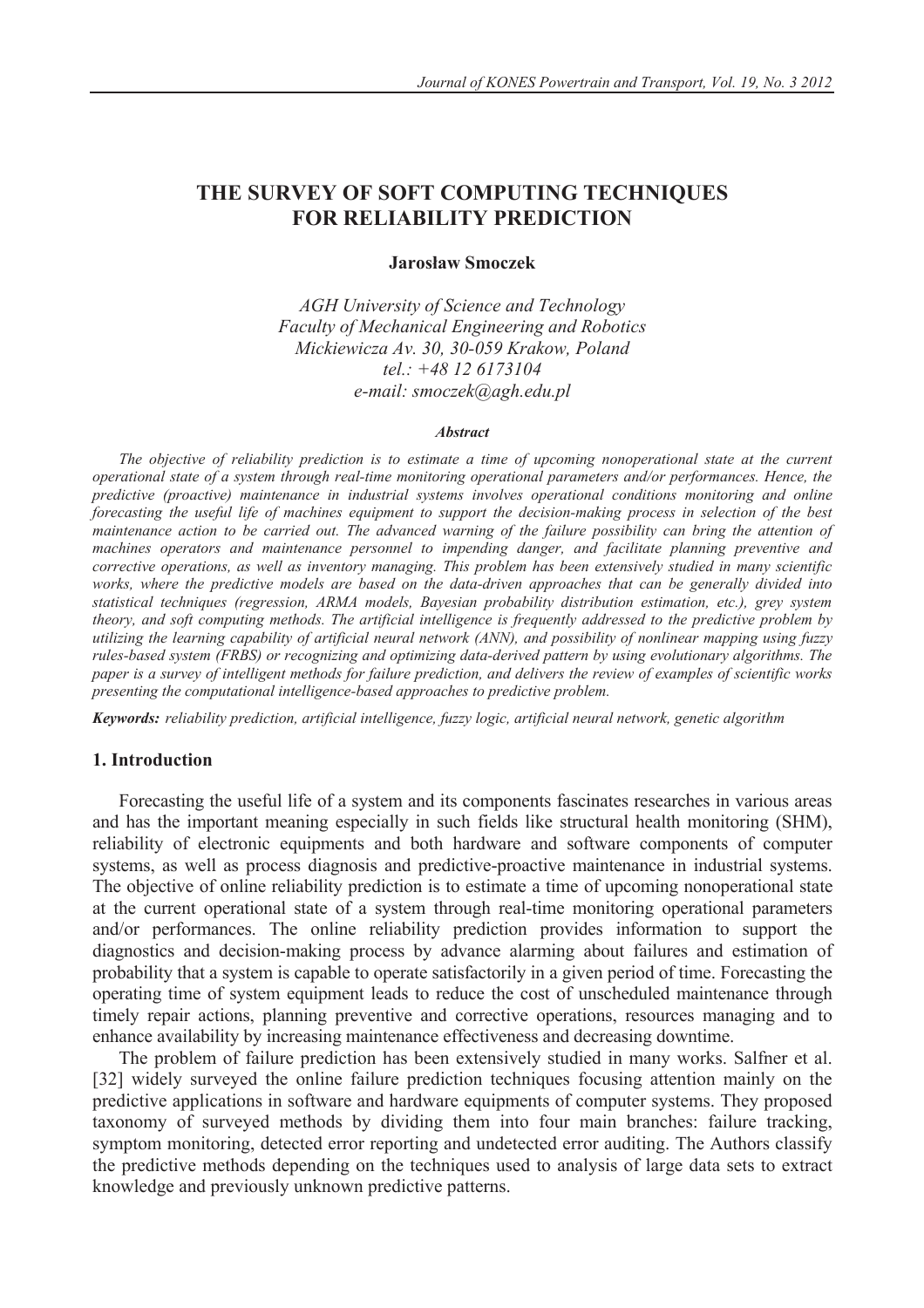The automatic or semi-automatic process of discovering the predictive pattern from data set involves the methods or their hybrid approaches such as statistical techniques (regression, ARMA models, Bayesian probability distribution estimation, etc.), grey system theory, and soft computing methods. The artificial intelligence is frequently addressed to the predictive problem by utilizing the learning capability of artificial neural network (ANN), possibility of nonlinear mapping using fuzzy rules-based system (FRBS) [43] or recognizing and optimizing data-derived pattern by using evolutionary algorithms. The paper provides some selected examples of scientific works and applications utilizing the gray system theory, heuristic techniques, fuzzy logic, ANN, wavelet network, fuzzy wavelet network and genetic algorithm (GA) for failure prediction.

### **2. The survey of intelligent approaches to failure prediction**

In many works a failure prognostics is based on analyzing the circumstances leading to a failure, and correlation between previous occurrences, errors or alarming events and a target event. In [23] the prediction scheme is based on the correlation between the occurrence of a failure, previous failures and non-fatal events. Authors pre-processed and analyzed reliability, availability and serviceability (RAS) data from IBM's BlueGene/L supercomputer in order to categorize the failures into groups and to quantify distribution of failure events in the time and spatial domains. The temporal and spatial compression allowed developing heuristic strategies to detect failures based on the observation of relationships between a failure of a given type and series of consecutive preceding failures or event logs. The temporal and spatial correlation of failure events, depending on their types, was also used for proactive failure management in networked computing systems in [9]. The Authors used RCFA-based (Root Cause Failure Analysis) approach to temporal and spatial clustering of failures utilizing information about distributed system performances associated with the failure events. The performance system variables were used to model the statistical characteristics of failure dynamics and to identify correlations among failure occurrences. The prediction model was offline and online tested with use of time-series algorithms and the artificial neural network. In [31] Authors deliver method of correlation of failures in the time and spatial domains for failure prediction and proactive management without classification of failures on different types. Based on the historical data, RAS events and system activity reports (SARs) collected from distributed computing systems they created predictors with use time-series methods, rule-based classification algorithms and Bayesian network.

The multi modular system for prediction and avoidance of water chemistry faults is presented in [20]. The important part of the system proposed in this work is a knowledge base module supporting the decision-making process. The knowledge bases consisting of rules type of if-then is extracted from multiple pre-processed data. The rules describe dependencies between process performances and the stable and volatile periods. The quality of the knowledge bases is evaluated based on the strength depending on the number of observations.

In some situations, when the small data set causes that the methods for data mining failed, the predictive model can be effectively determined utilizing the grey system theory developed by Deng in 1982 [5]. Grey prediction have been applied for example for power prediction of wind energy conversion unit [8], for forecasting the industry production [1, 41], or in failure prognostics of electronics [10].

The soft computing methods are frequently addressed to the predictive problem by utilizing the ANN, FRBS and GA, and their hybrids to extract the predictive patterns from the database. The ANN was for example employed in [38] and farther in [22] to online monitoring of fatigue damage and failure prognostics in complex mechanical systems based on loading values of system's components. The ANN was applied to fault diagnosis of cable television networks and engineering plants in [19, 27]. The two-stage hierarchical structure of multi-layer ANNs employed to diagnosis of multiply faults in chemical process is provided in [39]. The first stage is used to identify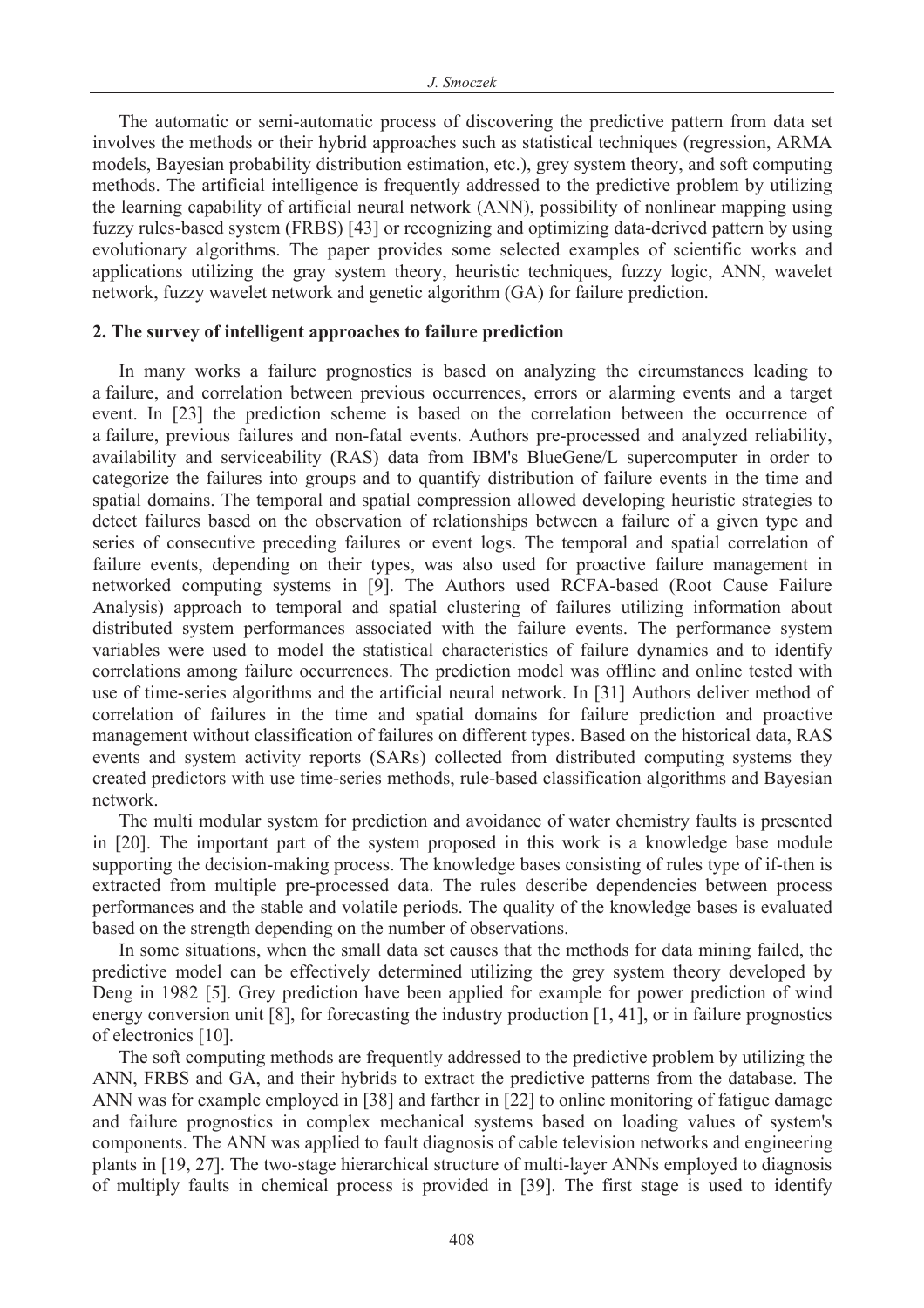possible failure causes through real-time monitoring process parameters, while the next multilayers networks discriminate the precise causes based on the outputs of the first stage. The similar approach to detect the faults in industrial process was elaborated and employed to faults diagnose for a model of tank reactor [24]. The primary network identifies dynamic trend during transient period of industrial process based on data pre-processes by moving time window, while a secondary neural network detects and diagnoses the faults. In [14] the linear and nonlinear regression techniques are applied to recognize system failures and to predict the call availability in a telecommunication system. The Authors present results of experiments carried out using the Radial and Universal Basis Functions (RBF and UBF), concluding that the best results were achieved with use UBF. The example of delay-tolerant network employed to formulate the strategy of availability prediction of a node in distributed systems is presented in [25].

The Takagi-Sugeno-Kang-type (TSK) [37] fuzzy inference system was used in [11] for prediction of the residual life of insulating materials for electrical machine windings. The fuzzy predictor was designed in offline learning process for the heuristically specified operational conditions and shapes of membership functions. In [21the fuzzy logic-based control scheme is implemented to control, identify and compensate the aileron and differential elevator failures of F-16 aircraft. The parameters of the direct fuzzy controller are adjusted by the instance controller called 'fuzzy model reference learning controller', which is used to identify system misbehaviour comparing system performances with reference model.

In [6] the fuzzy logic and neural network are combined to design the direct and indirect faulttolerant control scheme of an aircraft turbine engine. The online learning TSK fuzzy-neural model of a system was used to identify unknown dynamic states caused by faults and to accommodate controller to engine deterioration. Failure prediction approaches based on anomaly recognition by comparison of the system performances with reference model or collected data associated with normal system behaviour are presented also in e.g. [7, 26]. The heuristic strategy to failure prediction in telecommunication network in form of rule-based relationship between error and preceded it occurrences is expressed in [12]. In [42] Authors propose the computational framework for online monitoring the remaining useful life in nuclear power plant based on the data-driven fuzzy approach.

### **3. The genetic fuzzy approach to failure prediction**

The hybridization of the fuzzy logic and GAs leading to genetic fuzzy systems (GFSs) is a frequently utilized approach for classification and data mining. The automatic design of FRBS using GA is a process of exploration of a complex searching space of fuzzy models to find the suitable solution mapping the performance examples. The taxonomy of GFSs, review of wide variety of approaches and classification of methods applied to learn the FRBS is delivered in [13, 16]. The genetic-based fuzzy rule learning methods can be split into two types of approaches called Pittsburgh and Michigan respectively. The Pittsburgh approach [4] is based on the population of fuzzy models, in which each individual represents a set of rules. In the Michigan method, a single rule is encoded in a chromosome of individual, and a set of rules is represented by an entire population [15]. The problem of predictive pattern extracting by data-mining algorithms involves generally data pre-processing before utilizing the techniques used to discover of interesting and previously unknown dependencies and knowledge. The fuzzy logic and GA-based predictive approaches are usually proposed as the separately performed processes of fuzzy clustering partitions, rule-base learning and parameters of rules antecedents and conclusions tuning.

The problem of failure prediction in telecommunication equipment using the rule-based approach and genetic-based machine learning system was studied in [40]. The Author employed the GA to identify as well as minimize a set of predictive temporal and sequential patterns within training data. The predictive strategy is based on if-then rules expressing the relationships between sequences of occurrences leading to a specific event.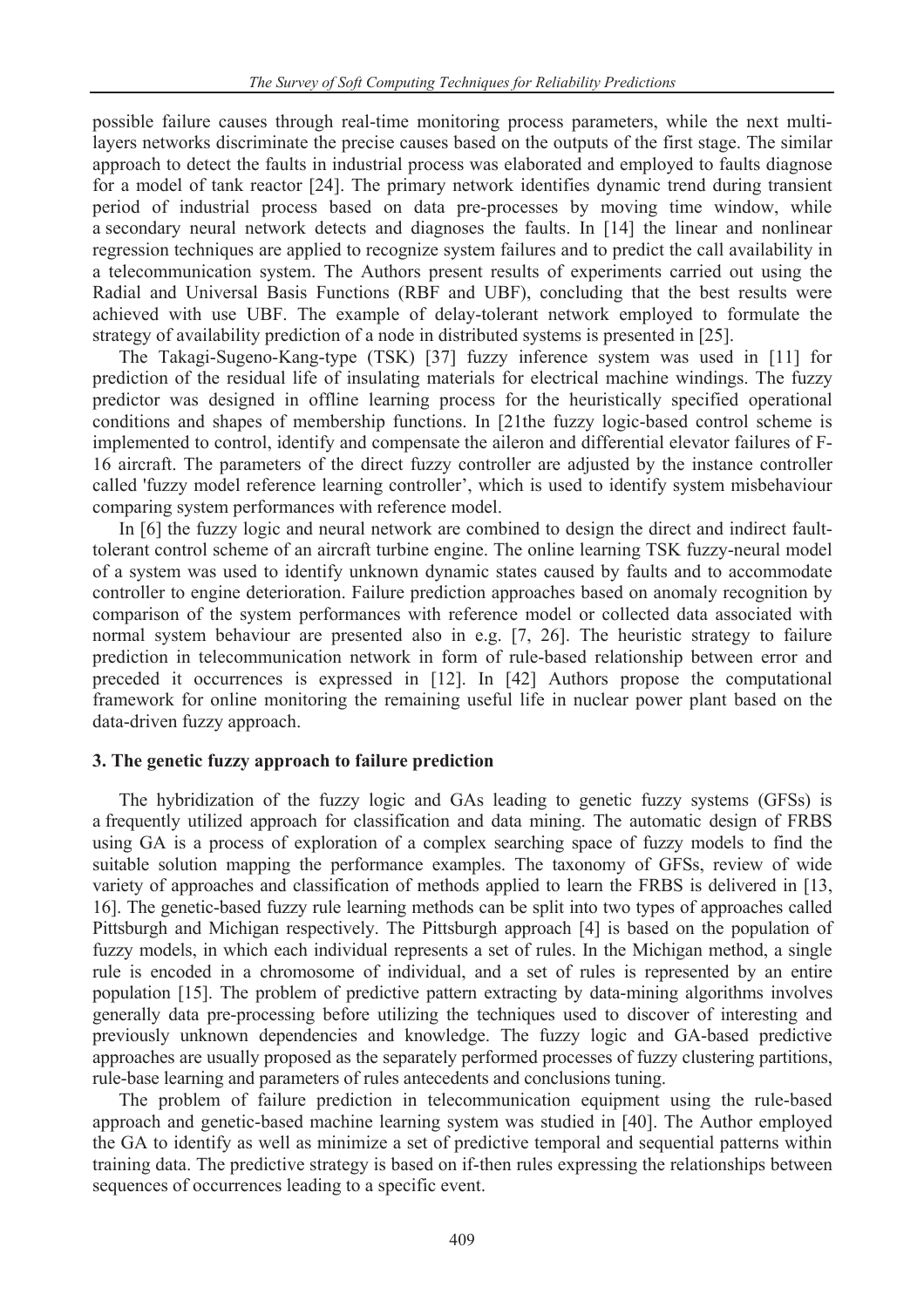In [29] the GFS is applied to solve a problem of online SHM of composite helicopter rotor blades, where the two fuzzy rule-based models are employed for global damage detection based on displacement and force-based measurement deviations between damaged and undamaged conditions, and to identify local damage using strains. The GA is applied to determine optimal representation of fuzzy rules in a Michigan-style. In the proposed genetic fuzzy approach, the number of input variables was fixed in advance.

The genetic fuzzy predictor for estimating the chaotic and non-stationary time series was elaborated in [17]. The Authors propose the two-stage genetic-based design method of fuzzy predictor. In the first step, the GA is used to determine the coarse fuzzy rule base by maximizing the compatibility of fuzzy partitions to training data. In the next stage the membership functions are tuned to minimize the root mean square error (RMSE) defined in a fitness function. This solution is related to the work [36] where Authors, however, propose the Pittsburgh-type GFS to optimize simultaneously the number of fuzzy partitions and parameters of membership functions of fuzzy predictive model used to forecast the time between failure (TBF) of machine equipment.

The approach that is proposed in [36] contributes to the two following problems: the predictiveproactive maintenance in industrial systems involving online monitoring the technical conditions, and predictive pattern recognition based on the classification of data collected from the examples of past failures. Forecasting the useful life of plant equipment enables advanced warning of the failure possibility that can bring the attention of machines operators and maintenance personnel to impending danger, and facilitate planning preventive and corrective operations, and resources managing as well. However, the failure prediction involves collecting the data from previous failures and employing of techniques of data classification to next identify the predictive pattern. The data clustering and pattern recognition are frequently the two independent and separately conducted stages of predictive model design process. This paper describes the fuzzy predictor learning strategy based on the GA used to simultaneously optimize the fuzzy partitions covering the training data examples as well as to identify fuzzy predictive patterns represented by a set of rules in the knowledge base (KB). The each rule of KB represents a certain subspace of the entire solution space, and associated for this subspace nominal value of TBF estimator, where a given subspace is indicated in an antecedent of a rule through combination of fuzzy sets formulated for input domains, while the TBF prognosis is specified in a consequent of a rule. Consequently, the fuzzy predictor interpolates prognosis of TBF based on the weighted average sum of all rules outputs taking into consideration the membership functions distributions for the input domains. The evolutionary learning strategy which has been proposed in this paper provides the effective reproduction techniques for searching the solution space with respect to optimization of KB and membership functions (MFs) according to the fitness function expressed as a ratio of compatibility of fuzzy partitions with data examples to root mean squared relative error. The crossover and mutation operators ensure in the first stage of learning process fast identifying the best promising regions of solution space, and in the next stage those regions are fine explored in order to tune the MFs parameters and rule consequents. The proposed GA-based learning process can be combined with recursive least squares (RLS) method [35] used to online tuning the parameters of fuzzy predictive model at each time, when the new failure delivers the new information about the technical system. The satisfactory results of experiments conducted on the laboratory stand (laboratory scaled overhead travelling crane) encourage to implement the proposed approach as a tool of knowledge base module supporting the decision-making process in material handling systems, and a part of control and diagnostic application type of HMI (Human Machine Interface) [33, 34].

The Pittsburgh-based genetic approach to optimize FRBS for wind speed prediction and power produced electrical power at a wind park is also provided in [3], where, before applying the genetic-based optimization algorithm, the number of input variables and membership functions of fuzzy TSK predictor were assumed based on the Authors experience about the problem under consideration. Hence, the GA with binary coded chromosomes is used only for tuning membership functions and parameters of rule conclusions.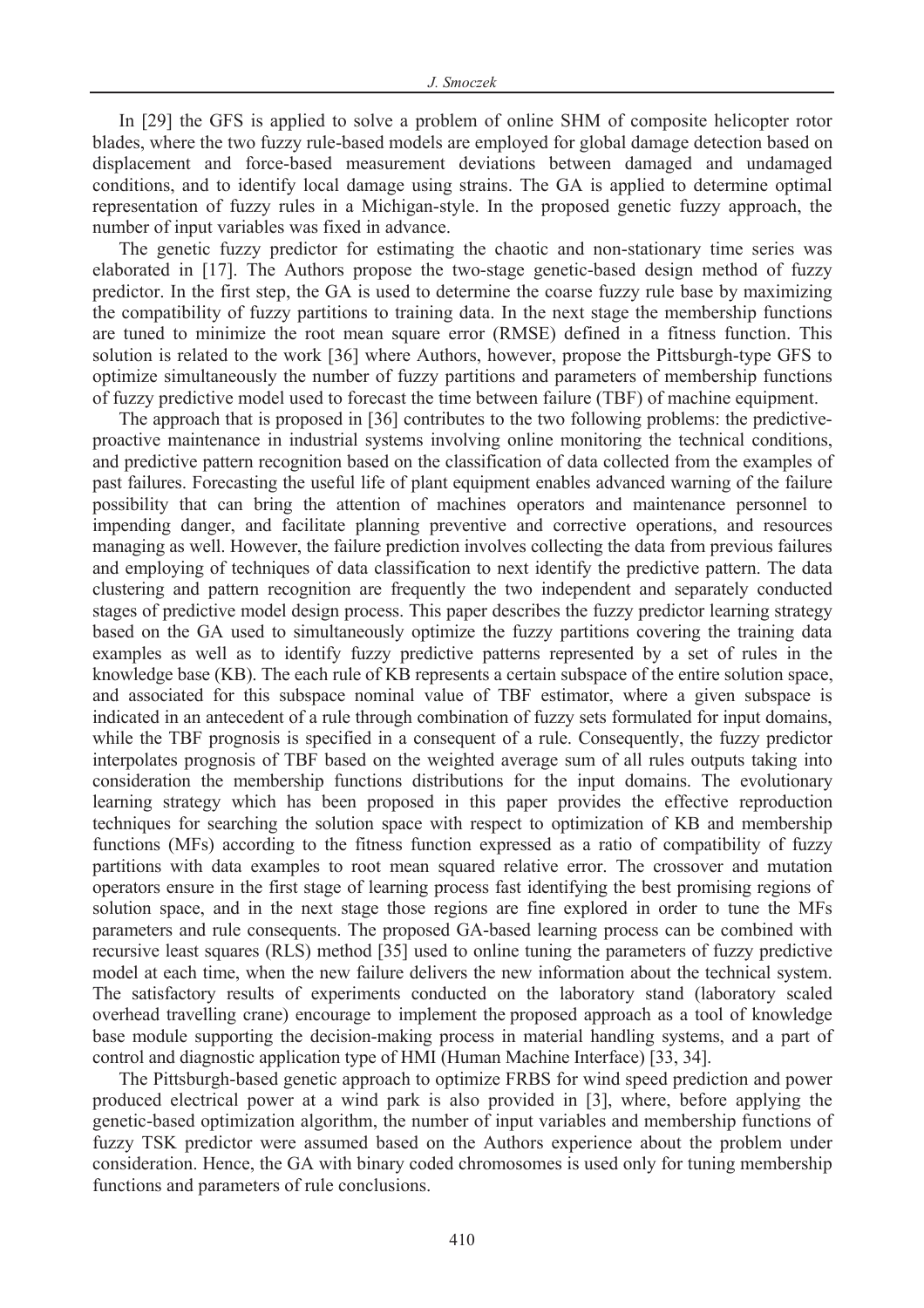

*Fig. 1. The combined GA and RLS techniques of TBF predictive model learning based on the historical data: TBF and operating conditions changes between failures*  $\overline{X}$ *)* 

The combination of evolutionary algorithms, fuzzy logic and ANN or wavelet neural network is also frequently implemented in predictive applications. The evolutionary artificial neural network (EANN) was employed for example in the problem of forecasting the streamflow in hydrological system [2]. In [30] Authors propose the genetic approach for optimizing the dilatation and translation coefficients of a wavelet network used for time series prediction. The genetic programming is used in [18] to optimize the coefficients of wavelet-neuro-fuzzy model for forecasting precipitation. The TSK-type fuzzy wavelet network (FWN) is employed in [28] to make prognosis of software aging. The dimensionality of input variables of a predictor was minimized using principal components analysis (PCA), and next the combination of GA and back propagation with additive momentum algorithm were applied to optimize a rule base and wavelet network coefficients. However, the fitness function is defined as an inverse of least-square error, and is not explained how the fuzzy predictor with lesser number of rules is rewarded.

## **4. Conclusions**

The predictive (proactive) maintenance of technical systems involves monitoring the operating conditions and performances of a system for advanced warning of the failure possibility that can bring the attention of machines operators and maintenance personnel to impending danger, and facilitate planning preventive and corrective operations, and resources managing as well. However, the failure prediction involves collecting data from previous failures and employing of techniques of data classification to next identify the predictive pattern. This goal can be achieved using the soft computing techniques, including artificial neural network, wavelet network, fuzzy logic, fuzzy wavelet network, genetic algorithm, and the hybrids of those methods. Artificial neural network and wavelet network are the powerful tools used in machine learning. Combination of neural network and fuzzy set theory gives possibility of approximating the nonlinear functional mapping. However, the essential problem consists in designing the efficient structure of neural network. This problem can be solved using the genetic algorithm, which allows to extract from database the predictive patterns and optimize the model parameters. Moreover, the fuzzy logic and genetic algorithm combination (genetic fuzzy system) is a useful approach to automatic classification and data mining, and to design of fuzzy rule-base model through exploration of a complex searching space to find the suitable solution mapping the performance examples by supervised or unsupervised learning. The paper provides the some examples of solutions and applications in which those methods are addressed to the problem of reliability prediction.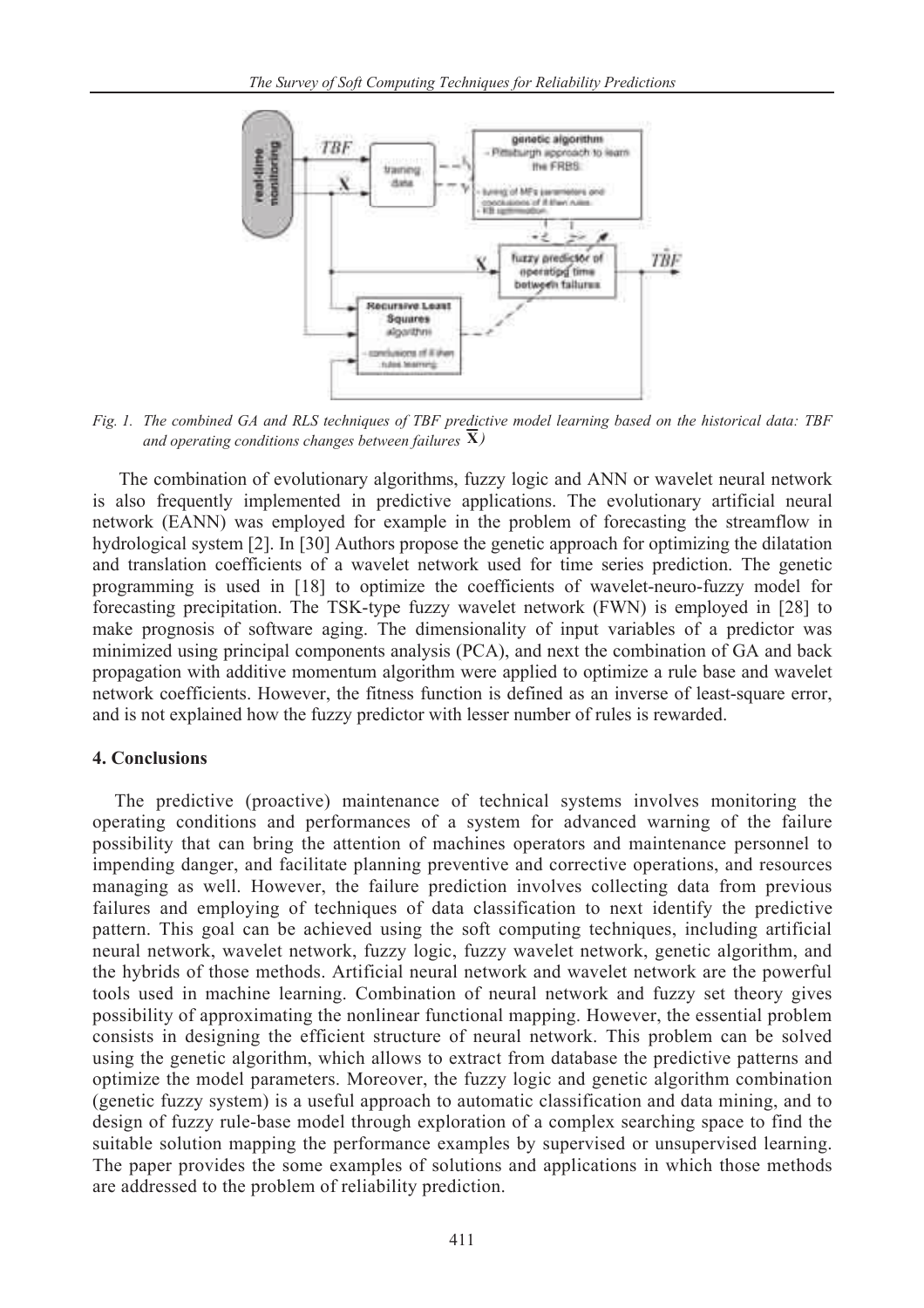#### **References**

- [1] Chang, S. C., Lai, H. C., Yu, H. C., *A variable P value rolling grey forecasting model for Taiwan semiconductor industry production*, Technological Forecasting and Social Change, Vol. 72, No. 5, pp. 623-640, 2005.
- [2] Chen, Y., Chang, F. J., *Evolutionary artificial neural networks for hydrological systems forecasting*, Journal of Hydrology, 367, pp. 125-137, 2004.
- [3] Damousis, I. G., Alexiadis, M. C., Theocharis, J. B., Dokopoulos, P. S., *A fuzzy model for wind speed prediction and power generation in wind park using spatial correlation*, IEEE Transactions on Energy Conversion, Vol. 19, No. 2,pp. 352-361, 2004.
- [4] De Jong, K. A., Spears, W. M., Gordon, D. F., *Using genetic algorithms for concept learning*, Machine Learning, Vol. 13, Is. 2-3, pp. 161–188, 1993.
- [5] Deng, J. L., *Grey system fundamental method*, Huazhong University of Science and Technology, Wuhan, China, 1982.
- [6] Diao, Y., Passino, K. M., *Stable fault-tolerant adaptive fuzzy/neural control for a turbine engine*, IEEE Transactions on Control Systems Technology, Vol. 9, No. 3, pp. 494-509, 2001.
- [7] Elbaum, S., Kanduri, S., Amschler, A., *Anomalies as precursors of field failures*, IEEE Proceedings of the 14th International Symposium on Software Reliability Engineering (ISSRE 2003), pp. 108–118, 2003.
- [8] El-Fouly, T. H. M, El-Saadany, E. F., Salama, M. M. A., *Grey predictor for wind energy conversion systems output power prediction*, IEEE Transactions on Power Systems, 21(3), pp. 1450-1452, 2006.
- [9] Fu, S., Xu, C.-Z., *Quantifying temporal and spatial fault event correlation for proactive failure management*, In IEEE Proceedings of Symposium on Reliable and Distributed Systems (SRDS 07), 2007.
- [10] Gu, J., Vichare, N., Ayyub, B., Pecht, M., *Application of grey prediction model for failure prognostics of electronics*, International Journal of Performability Engineering, Vol. 6, No. 5, pp. 435-442, 2010.
- [11] Hammer, M., Kozlovsky, T., Svoboda, J., Szabo, R., *Fuzzy systems for simulation and prediction of the residual life of insulating materials for electrical machines windings*, In Proceedings of International Conference on Solid Dielectrics, Touluse, France 2004.
- [12] Hatonen, K., Klemettinen, M., Mannila, H., Ronkainen, P., Toivonen, H., *TASA: Telecommunication alarm sequence analyzer or how to enjoy faults in your network*, In IEEE Proceedings of Network Operations and Management Symposium, Kyoto, Japan, Vol. 2, pp. 520–529, 1996.
- [13] Herrera, F., *Genetic fuzzy systems: taxonomy, current research trends and prospects*, Evolutionary Intelligence, Vol. 1, No. 1, pp. 27-46, 2008.
- [14] Hoffmann, G. A., Malek, M., *Call availability prediction in a telecommunication system: A data driven empirical approach*, In Proceedings of the 25th IEEE Symposium on Reliable Distributed Systems (SRDS 2006), Leeds, United Kingdom 2006.
- [15] Holland, J. H., Reitman, J. S., *Cognitive systems based on adaptive algorithms*, In: Waterman D.A., Hayes-Roth F. (Eds.) Patter-directed inference systems, Academic Press, London 1978.
- [16] Ishibuchi, H., *Multiobjective genetic fuzzy systems: review and future research directions*, In: Proceedings of the IEEE International Conference on Fuzzy Systems, pp. 913–918, London 2007.
- [17] Kim, D., Kim, C., *Forecasting time series with genetic fuzzy predictor ensemble*, IEEE Transactions on Fuzzy Systems, Vol. 5, No. 4, pp. 523-535, 1997.
- [18] Kisi, O., Shiri, J., *Precipitation forecasting using wavelet-genetic programming and waveletneuro-fuzzy conjunction Models*, Water Resource Manage, 25, pp. 3135-3152, 2011.
- [19] Kourounakis, N. P., Neville, S. W., Dimopoulos, N. J., *A model based approach to fault detection for the reverse path of cable television networks*, IEEE Transactions on Broadcasting, Vol. 44, No. 4, pp. 278-487, 1998.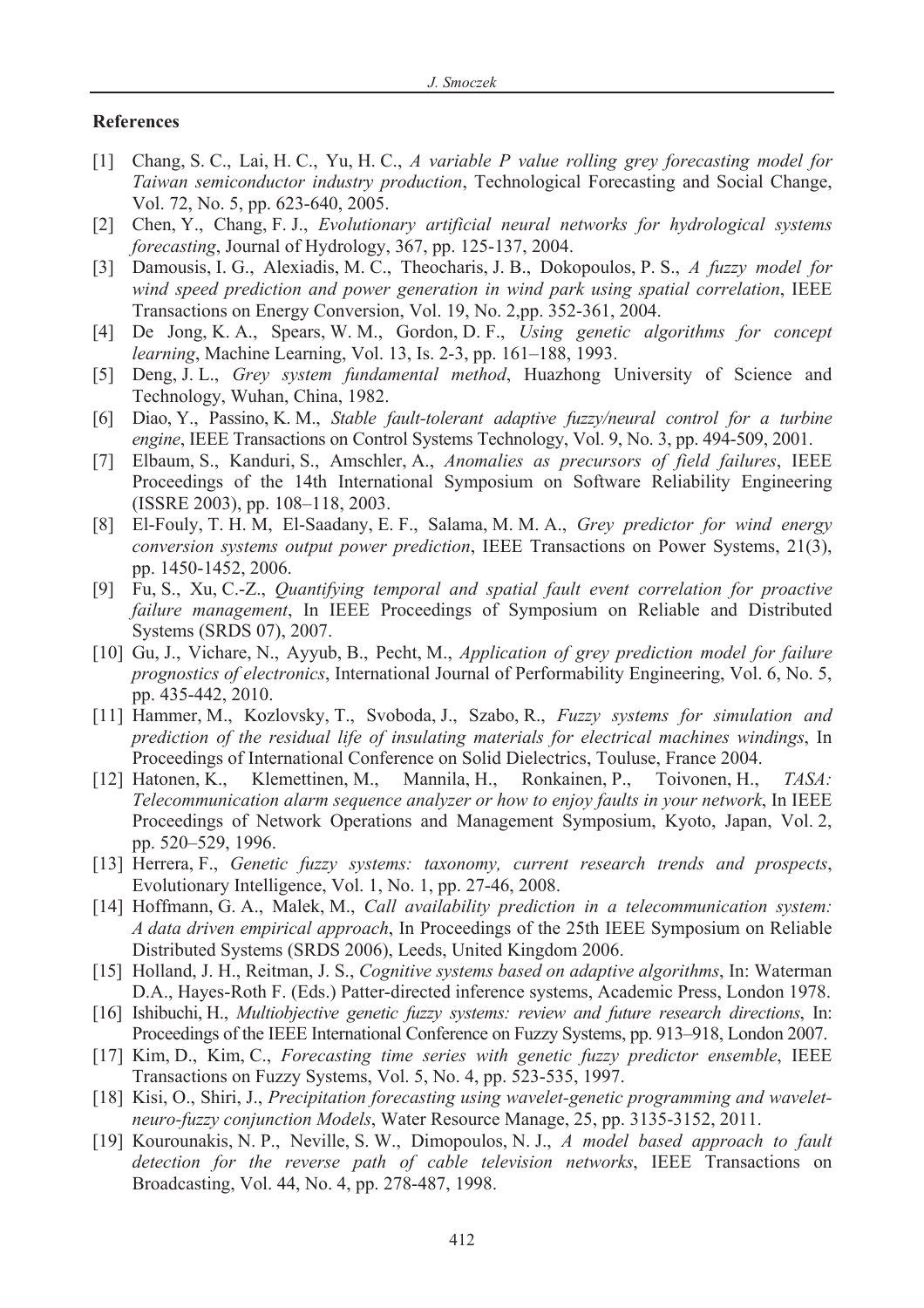- [20] Kusiak, A., Shah, S., *Data-mining based system for prediction of water chemistry faults*, IEEE Transactions on Industrial Electronics, 15(2), pp. 593–603, 2006.
- [21] Kwong, W. A., Passino, K. M., Laukonen, E. G., Yurkovich, S., *Expert supervision of fuzzy learning systems for fault-tolerant aircraft control*, Proceeding IEEE, Special Issue on Fuzzy Logic in Engineering Applications, Vol. 83, pp. 466–483, 1995.
- [22] Li, C. J., Ray, A., *Neural network representation of fatigue damage dynamics*, Smart Materials Struct., No. 4, pp. 126-133, 1995.
- [23] Liang, Y., Zhang, Y., Sivasubramaniam, A., Jette, M., Sahoo, R. K., *BlueGene/L failure analysis and prediction models*, In Proc. of IEEE Conf. on Dependable Systems and Networks (DSN), 2006.
- [24] Maki, Y., Loparo, K. A., *A neural network approach to fault detection and diagnosis in industrial processes*, IEEE Transaction on Control Systems Technology, Vol. 5, pp. 529-541, 1997.
- [25] Mickens, J., Noble, B., *Exploiting availability prediction in distributed systems*, In Proc. of USENIX Symp. on Networked Systems Design and Implementation (NSDI), 2006.
- [26] Murray, J., Hughes, G., Kreutz-Delgado, K., *Hard drive failure prediction using nonparametric statistical methods*, Proceedings of ICANN/ICONIP, Istanbul, Turkey 2003.
- [27] Neville, S. W., *Early fault detection in large scale engineering plants*, Ph.D. Dissertation*,*  University of Victoria, 1998.
- [28] Ning, M. H., Yong, Q., Di, H., Ying, C., Zhong, Z. J., *Software aging prediction model based on fuzzy wavelet network with adaptive genetic algorithm*, In 18th IEEE International Conference on Tools with Artificial Intelligence (ICTAI'06), IEEE Computer Society, pp. 659–666, Los Alamitos, CA, USA 2006.
- [29] Pawar, P. M., Ganguli, R., *Genetic fuzzy system for online structural health monitoring of composite helicopter rotor blades*, Mechanical Systems and Signal processing, 21: 2212- 2236, 2007.
- [30] Prochazka, A., Sys, V., *Time series prediction using genetically trained wavelet networks*, Proceedings of IEEE Workshop on Neural Networks for Signal Processing, pp. 195-203, 1994.
- [31] Sahoo, R. K., Oliner, A. J., Rish, I., Gupta, M., Moreira, J. E., Ma, S., Vilalta, R., Sivasubramaniam, A., *Critical event prediction for proactive management in large-scale computer clusters*, In Proc. of ACM Conf. on Knowledge Discovery and Data Mining *(SIGKDD)*, 2003.
- [32] Salfner, F., Lenk, M., Malek, M., *A survey of online failure prediction methods*, ACM Computing Surveys, Publisher: ACM, Vol. 42, Is. 3, pp. 1-42, 2010.
- [33] Smoczek, J., Szpytko, J., The HMI/SCADA in control systems and supervision processes of manufacturing transport, Journal of KONES Powertain and Transport, Vol. 15, No. 3, pp. 499–507, 2008.
- [34] Smoczek, J., Szpytko, J., *Intelligent supervisory system for availability estimation of automated material handling system*, In Proceedings of the European Safety and Reliability Conferemce*,* ESREL 2011, pp. 2797-2804, Troyes, France 2011.
- [35] Smoczek, J., Szpytko, J., *Self-learning fuzzy predictor of exploitation system operating time*, Journal of KONES Powertrain and Transport, Vol. 18, No. 4, pp. 463-469, 2011.
- [36] Smoczek, J., Szpytko, J., *A genetic fuzzy approach to estimate operating time of transport device*, Journal of KONES Powertrain and Transport, Vol. 18, No. 4, pp. 601-608, 2011.
- [37] Takagi, T., Sugeno, M., *Fuzzy identification of systems and its application to modeling and control*, IEEE Trans. on Systems, Man, Cybernetics, Vol. SMC-15, No. 1, pp. 116-132, 1985.
- [38] Troudet, T., Merrill, W., *A real time neural net estimator of fatigue life*, *In IEEE Proceedings of International Joint Conference on Neural Networks* (IJCNN 90), pp. 59–64, 1990.
- [39] Watanabe, K., Matsuura, I., Abe, M., Kubota, M., *Incipient fault diagnosis of chemical processes via artificial neural networks*, AIChE Journal*,* Vol. 35, No. 11, pp. 1803–1812, 1989.